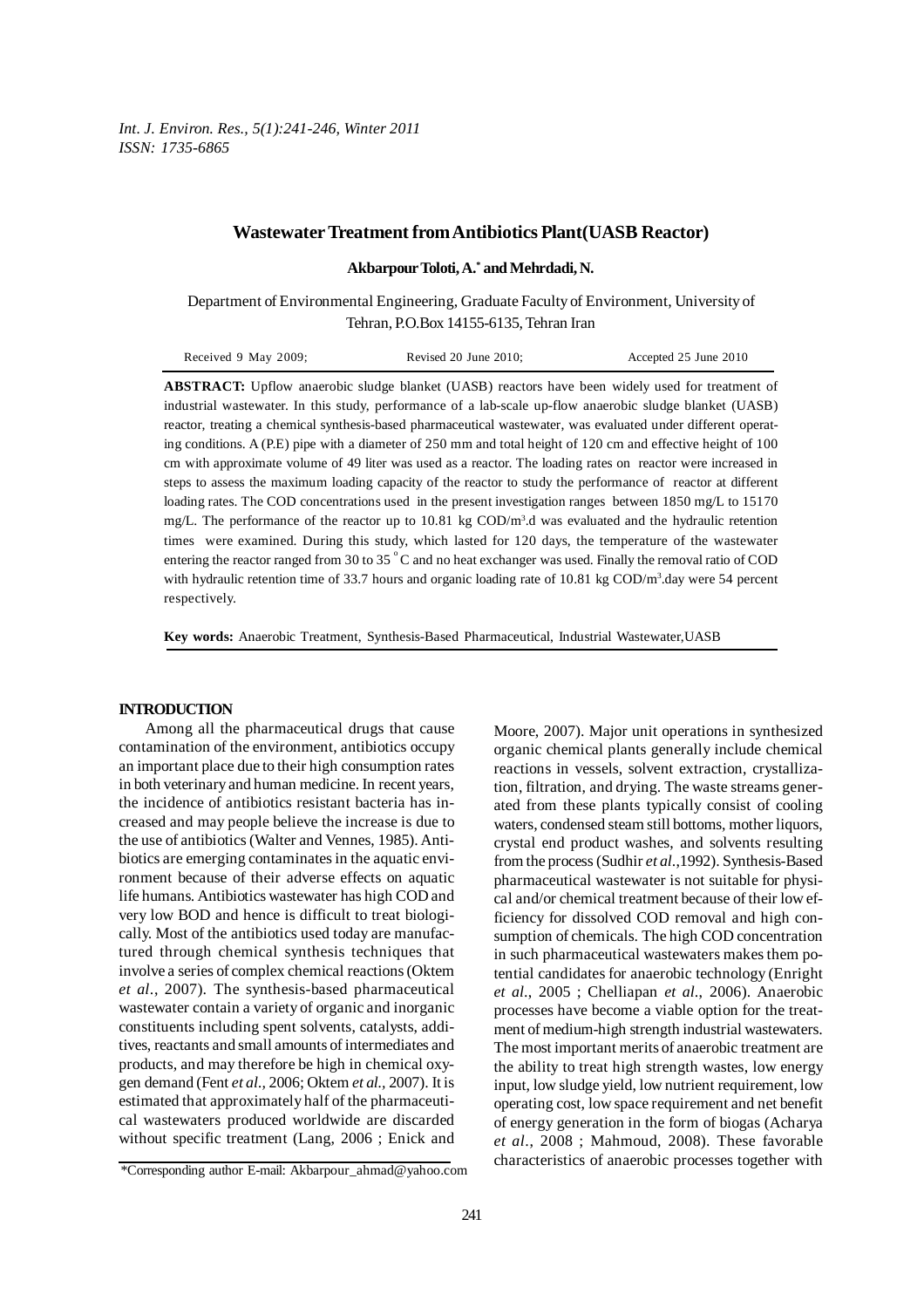suitable environmental conditions have contributed to highlight anaerobic systems for the treatment of synthesis-based pharmaceutical wastewater. Upflow anaerobic sludge blanket (UASB) reactor is a popular anaerobic reactor for both high and low temperature and among the recently developed high-rate processes, has probably attracted most commercial and research interests (Lettinga *et al*.,1980). This reactor has been employed in industrial and municipal wastewater treatment for decades since it was developed by Lettinga and his co-workers in the 1970s (Lettinga *et al*.,1980). The UASB reactor has four major components: 1) sludge bed, 2) sludge blanket, 3) gas–solids separator (GSS) and 4) settlement compartment (Metcalf and Eddy, 2003). Compared with other anaerobic technologies, UASB has some remarkable advantages such as high organic loadings, great efficiency, low energy demand, short hydraulic retention time (HRT) and easy reactor construction. One of the main obstacles for the application of UASB is long start-up time, usually 2–8 months, needed for the formation of granules. Performance and stability of these reactors depend a lot on sludge granulation, but the success of the self-immobilization process is not warranted, since several factors affect this process (Kalyuzhnyi *et al*.,1996). In fact, these reactors are designed to pretreating soluble non-complex wastewater and complex partially soluble wastewater. This research was carried out to study the feasibility of UASB process as a pretreatment for Iran chemical synthesis-based pharmaceutical wastewater treatment. This factory is located in north of Iran. In this factory Amoxicillin and ampicilin produce among synthetic methods and 6-Penny Sylanyk amino acid (6-PAA is intermediate material to produce both of Amoxicillin and Ampicilin) produce in semi-batch method (using enzyme reactors).

## **MATERIALS & METHODS**

The UASB reactor used in this study was made with a pipe of 250 mm inner diameter, a total height of 120 cm, an effective height of 100 cm, and a total volume of 49 liter (Fig.1). An outlet was provided at the top, which is connected to the effluent tank. On the top of the reactor a gas solid separator is provided to separate gas and solid raised due to the upward movement of the feed. This reactor was fed with synthesisbased pharmaceutical wastewater from the Wastewater Treatment Plant of Antibiotics factory that is located in north of Iran. In order to develop the desired organic loading rate, 2 parameter that so called COD and the influent flow rate to the reactor was changed. Following each change in the organic loading rate the reactor was allowed to reach steady state. The wastewater was introduced at the bottom of the reactor though a tube with a 50 mm diameter and distributed over the cross-section by means of a perforated Plexiglas plate, which was placed about 25 cm above the feed tube. Sample ports were placed at 30 and 80 cm intervals throughout the height of column with an additional port at the bottom of the reactor (the port used for solids removal). The performance of the reactor in reduce COD was monitored through 24-hour flow weighted composite samples, taken from inlet and sample ports. It should be mentioned that the average wastewater temperature and pH were monitored daily and all the analyses were carried out according to the Standard Methods (SM, 1998).

About 40 liter sludge from outlet of activated sludge from domestic wastewater plant and 10 liter synthetic wastewater from Iran's antibiotics building and 100gr sawdust mixed in vague plastic and hold in anaerobic condition to produce biogas. Subsequently, 30 liter of this solution added to reactor to productive this reactor. II) Synthetic wastewater with a COD concentration of 1850 mg/L was used as primary substrate. This medium was completed with drinking water and after 88 days concentration raised to 15170 mg/L. III) To provide convenient alkalinity and neutral pH, 3500 mg/L NaHCO<sub>3</sub> was added to the UASB reactor.

The inoculums for seeding the reactor were brought from wastage of activated sludge from domestic wastewater plant. 40 liter sludge from this sample that characteristics is shown in Table 1, associated with 10 liter

synthetic wastewater from Iran's antibiotics building mixed in vague plastic vessel and hold in anaerobic condition to produce biogas. To prevent transforming wastewater into septic, it was shaked daily and after 15 days was prepared. After that, 30 liter of this solution added to reactor.

| <b>Character</b>            | VSS      | <b>TSS</b> | VS S/TSS | рH  |
|-----------------------------|----------|------------|----------|-----|
| <b>Source</b>               | (mg/Lit) | mg/Lit)    |          |     |
| Domestic Wastage            | 6680     | 10200      | 0.655    |     |
| Equilibrium Tank of Factory | 39       | 80         | 0.488    | 6.9 |

**Table 1. characteristics of utilized sludge for seeding of reactor**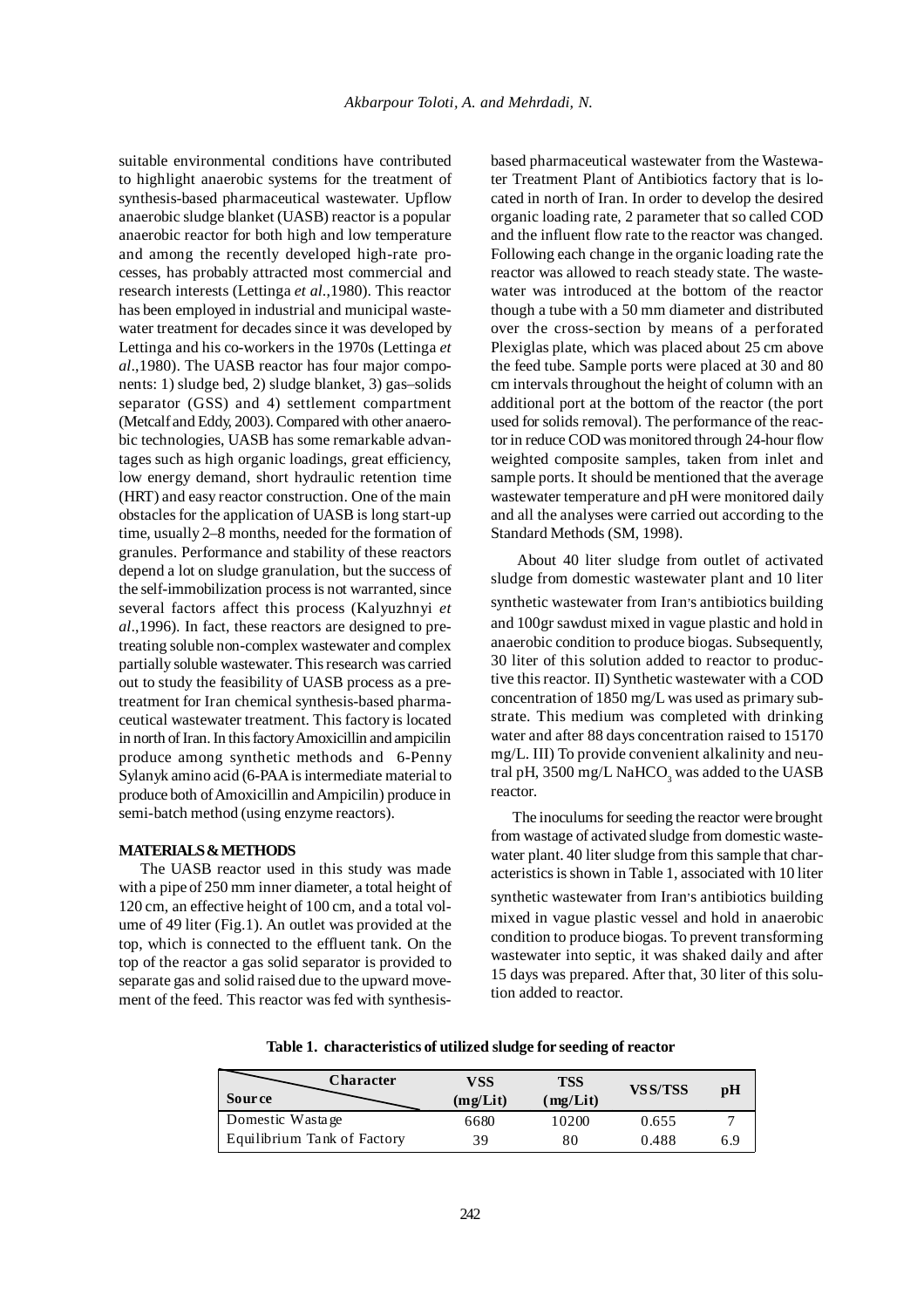

**Fig. 1. Sketch map of the UASB reactor**

# *Operations of bioreactors*

In the start-up period, the UASB reactor was continuously fed with synthetic wastewater. During the startup period, the reactor was operated to be fed with increasing of organic loading rate. Increasing organic loading rate from 0.96 kgCOD/m<sup>3</sup>.d to 10.81 kgCOD/ m3 .d performed in 2 methods: by increasing the flow rate or increasing the COD in 12 steps that can be observed in Table 2. In these changes the concentration of COD in the reactor were increased sequentially from 1850 to 15170 mg/L and the hydraulic retention time (HRT) decreased from 46.2hr to 39.3hr, 35.7 and then 33.7hr. And In the first week of testing, while organic waste at the entrance to the reactor increases, a small decline in output efficiency of the pilot are likely to occur because of the need to accustom with the new conditions of microorganisms.

#### **RESULTS & DISCUSSION**

The start up period of an anaerobic UASB reactor is directly proportional to the concentration of the microbial population. Rate of start-up depends on the type of inoculums, the type and strength of waste, level of volatile acids maintained. Temperature was measured daily in UASB reactor inlet and outlet with an electronic temperature meter. The temperature was kept in mesophilic condition (30 to  $35^{\circ}$ C) by controlling the temperature of room, where the UASB reactor was kept in it. pH was measured daily in reactors inlet and outlet with a pH meter probe and to control alkalinity of inlet, a sensor was located in body of reactor that could realized decreasing the alkalinity and announce to dosing pump and The pH of the reactor feed is always maintained neutral by adding necessary amount of  $\mathrm{NaHCO}_{_3}$ . The outlet pH is found to be in the range of 7–7.5 indicated an active metabolism of the methanogens. The best operation of anaerobic reactors can be expected when the pH is maintained near neutrality (Sudhir *et al.,*1992 ; Lettinga *et al*.,1980). Soluble COD in UASB reactor influent and effluent was measured per day and the reactor was operated in a continuous mode of operation. Also after experimental process analysis of alkalinity, sludge volume index (SVI) and COD were conducted in accordance with Standard Method (SM, 1998). Best utilization of the reactor, respectively in organic loading rate of 10.81 kg COD/m3 .day and hydraulic retention time of 33.7hr. Stable efficiency in this condition is 55.4 percent after 88 days. Summary results of experiments are shown in Table 2 and Figs 2 to 6.

Removal performance of the UASB reactor in terms of COD, HRT and organic loading rate is shown in Table 2. On the basis of the obtained results, the optimum removal of COD is 54% with an organic loading of 10.81 kg COD/m<sup>3</sup>.d, occurred at an HRT of 33.7 hr. Increasing the HRT from 46.2 to 33.7 hr resulted in additional removal of COD 10% & 16% respectively at temperature range of 30 to  $35^{\circ}$  C. In days leading 29-34 the efficiency of pilot dropped due to reduction in the alkalinity of reactor. This problem was resolved by resetting the dosing pump through increasing salt  $\mathrm{NaHCO}_{3}$  to the current input.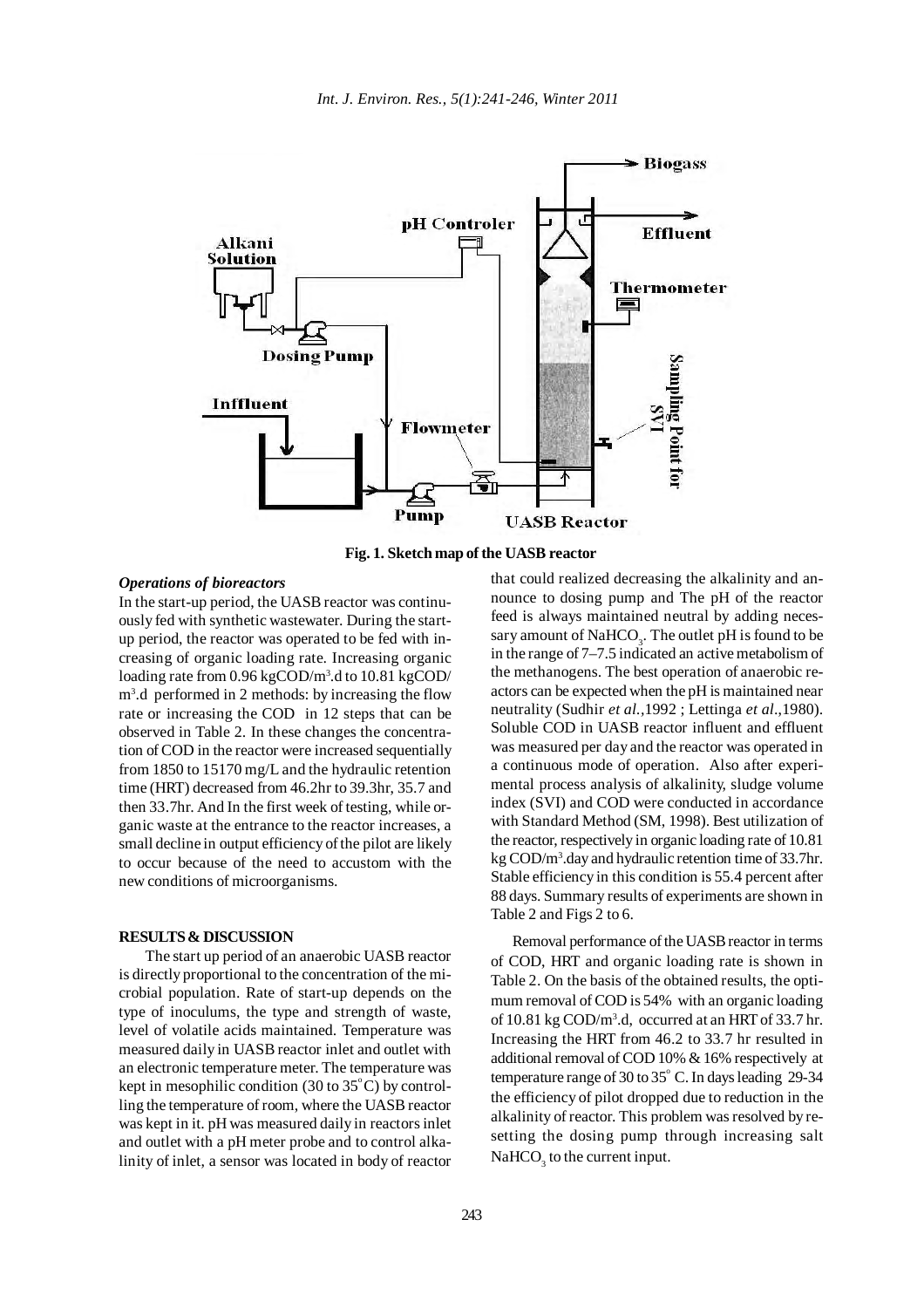

**Table 2. Summary results of experiments on pilot**

**Fig. 3. COD values of input and output of UASB**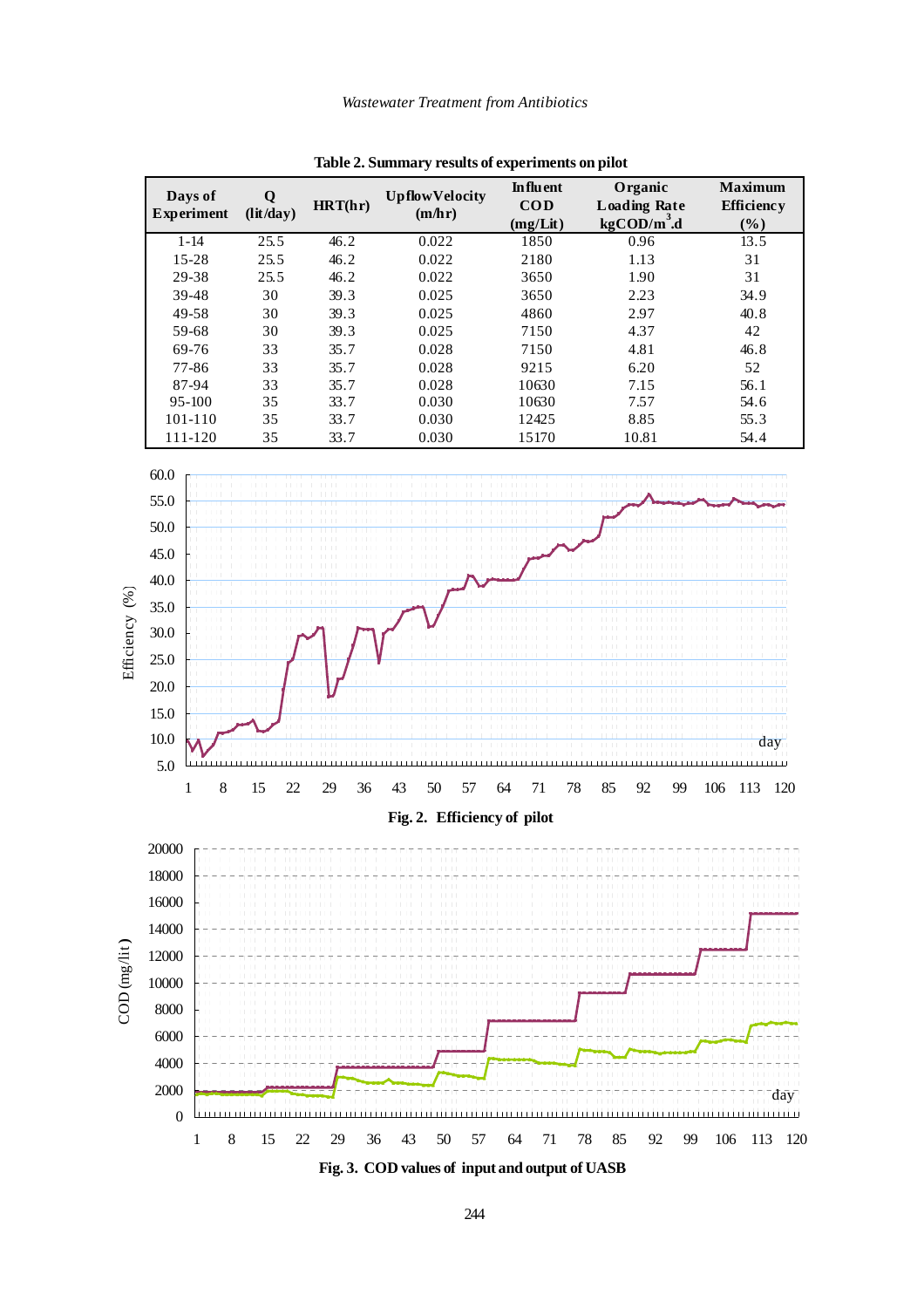

245